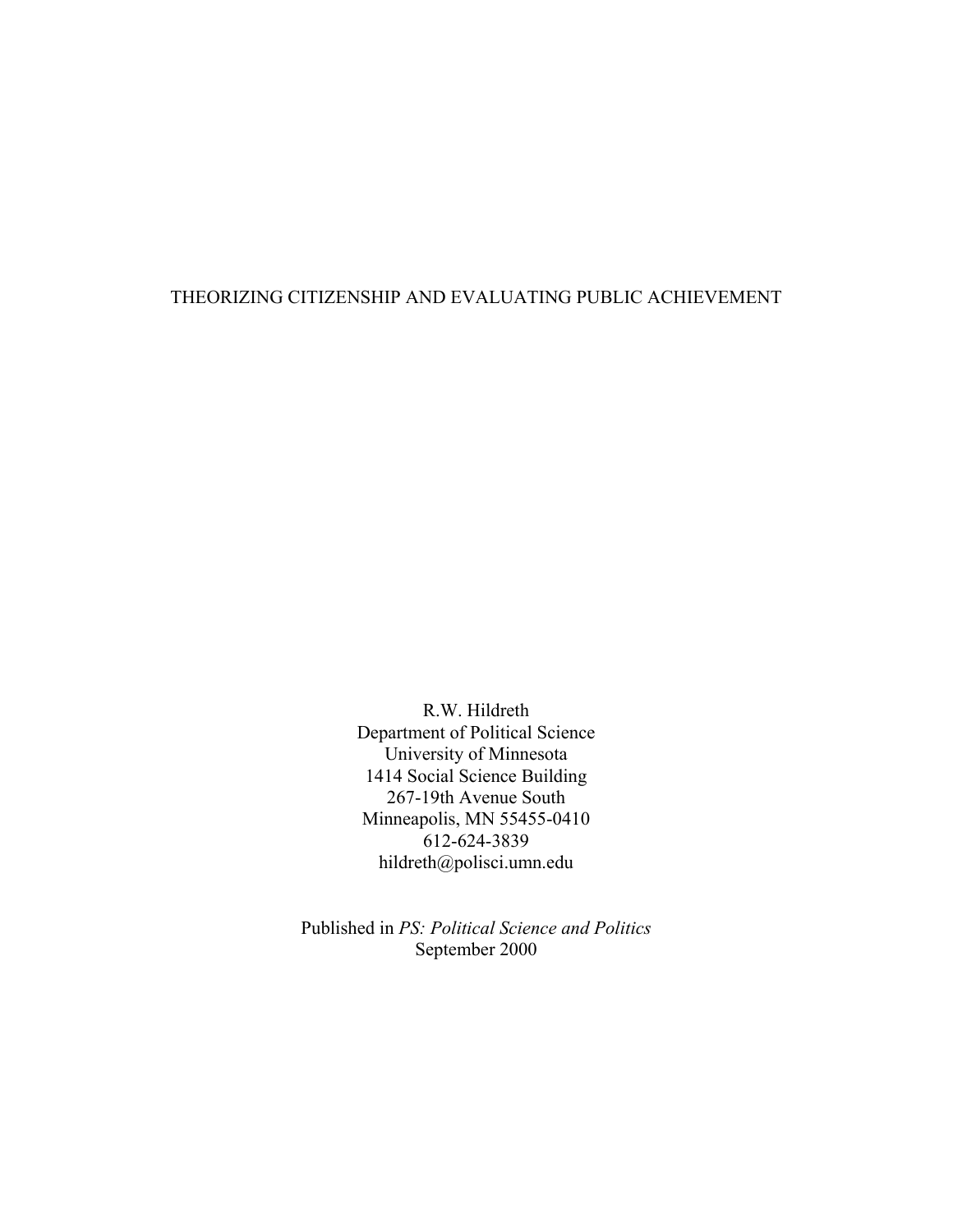**An Excerpt** 

- **Researcher (R): How has doing Public Achievement (PA) changed the way you think about yourself?**
- **Casey (pseudonym for elementary school student):** *I am less lonely now that I have done Public Achievement.*
- **R:** Really, that's interesting, what is it in PA makes you less lonely?

**Casey:** *Well, people used to think that I am kinda weird here, and I am different. I like playing in the woods and stuff by myself and doing my own kind of stuff.*

**R: And people think of you as less weird when you do PA?** 

**Casey:** *Yeah, they even give awards to kids like me in PA.*

**R: Wow! It sounds like you are a leader in PA.** 

**Casey:** *Yeah, I really like doing PA.*

**R: Let me see if I am hearing you right, before PA people thought that you were weird, and now that you have done PA, people look at you differently?** 

**Casey:** *Yeah***.** 

- **R: How do you think they look at you differently now?**
- **Casey:** *They look at me as a citizen***.**

**R: As a citizen, what does it mean for them to look at you as a citizen? Casey:** *Like I am more of an equal, they listen to what I have to say.*

This dialogue, filled with civic promise, is typical of the many conversations I have had with young participants in reflecting upon their experiences in Public Achievement.<sup>[1](#page-9-0)</sup> It points to the power that involvement with Public Achievement has to open possibilities for young people like Casey to understand themselves in a different way, as "citizens." Public Achievement groups have successfully organized public forums on land mines, demonstrated to shut down prostitution houses masking as "saunas," built playgrounds for their schools, and painted and fixed graffiti-covered bathrooms. It has provided young people with opportunities to show that they want to make a difference in their communities and that they possess the insight, courage, and endurance to make positive social and political change. In evaluating their participation, young people have further shown that they are sophisticated interpreters and theorists of their social worlds. All they require is a dedicated time and space, and a basic conceptual framework for thinking about and taking collective action.

In this article, I present an account of and explanation for the ways in which Public Achievement "works" to educate participants of all ages to be effective and reflective political and social actors, or in other words, to be thinking and acting citizens. I begin by offering a basic description of the theoretical framework and practice of Public Achievement. Next, I discuss some of what has been learned from an ongoing evaluation of the program. In the fourth and fifth sections, respectively, I explain how younger students and undergraduates benefit from their participation. In conclusion, I discuss the role theory plays in Public Achievement and service-learning in general.

#### **The Theory and Practice of Public Achievement**

Public Achievement, developed by the University of Minnesota's Center for Democracy and Citizenship, is an experiential civic education initiative based on the concept of "public"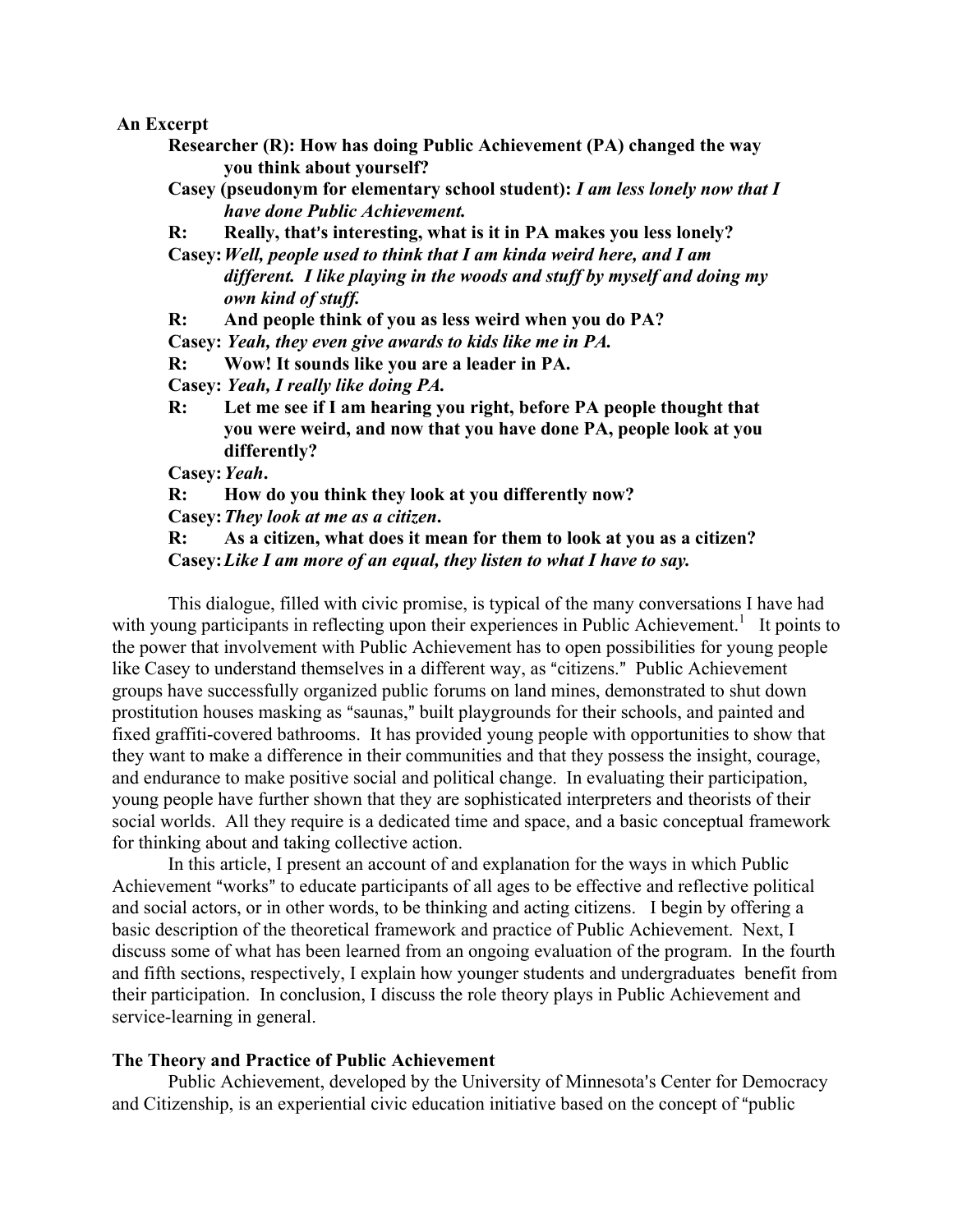work."<sup>[2](#page-9-1)</sup> Public work embodies the idea that an important component of democracy is the "work" of the people" and an important component of citizenship is being a co-creator of our public world (in contrast to being a consumer, client, or volunteer). Harry Boyte and James Farr define public work as the "expenditure of visible efforts by ordinary citizens whose collective labor produces things or create processes of lasting civic value" (1997, 42). Implicit in the notion of public work is that the everyday world can be made otherwise through the actions of "ordinary" persons acting as citizens.

Public work entails working *in* public, *with* the public, and *for* public ends (Boyte and Kari 1996). It encourages efforts to reconceptualize citizen action as something other than a competition for limited resources among claimants for irreconcilable interests, its aim being more to make positive public impact than to ensure that some "win" or others "lose." Because it requires ordinary citizens to address issues of power, public work is often messy, gritty, and pragmatic.

Through Public Achievement, elementary, middle or high school students work in small groups with "coaches" for an hour or more each week to devise and implement projects or  $\alpha$  actions that address public issues.<sup>[3](#page-9-2)</sup> The coaches are generally undergraduates taking service learning courses.<sup>[4](#page-9-3)</sup> Public Achievement programs currently operate in four states and in Northern Ireland. To date, over 10,000 youngsters and 1,600 university students have participated.

At the beginning of each program, all Public Achievement participants convene to generate a list of public issues requiring citizen action. Students select the issue they want to work on and are placed in teams with four to ten others who chose the same issue. Because issues are tied to students' interests, they range from school-based (changing lunch menus, changing dress codes, getting extra-curricular activities) to neighborhood (battling prostitution, drugs, gangs, cleaning up the community, increasing public safety) to global (eliminating land mines, de-forestation, child labor).

Rather than following a rigidly prescribed method, in Public Achievement, students are encouraged to develop their own means for solving public problems. As Dewey (1916, 1997) recommends, groups start from "scratch" in the sense that they have to begin where they are, what their interests are, and what they know about the issue. The students work together to discuss and research their issues and their socio-political contexts, and to come up with a project or series of actions that will make an impact within a given time frame (usually the academic year).

Through Public Achievement, students learn how to co-create and function in democratic groups. They also gain a sense of civic competence and power by making "power maps" of their issue, devising action plans, taking action, and evaluating how effective their actions re. All of this learning is grounded in intentional and explicit evaluation of and reflection upon what it means to take action in the world, to be aware of one's actions, to "fail," to "succeed," to try alternative courses, to work with others in a group, and to be responsible for working on issues of concern (see Hildreth 1998; Farr 1997).

Regarding the undergraduate coaches, Public Achievement is different from many service learning approaches in political science. Instead, of just working for nonprofits, Public Achievement coaches take part in an intentional effort to educate young citizens through deliberating, thinking, taking action in, and reflecting upon the "real world." As civic educators, also learn about themselves as citizens as they undergo training, coach youth, participate in debriefing sessions with fellow coaches, keep journals, complete readings, and take part in class discussions (see Farr 1997).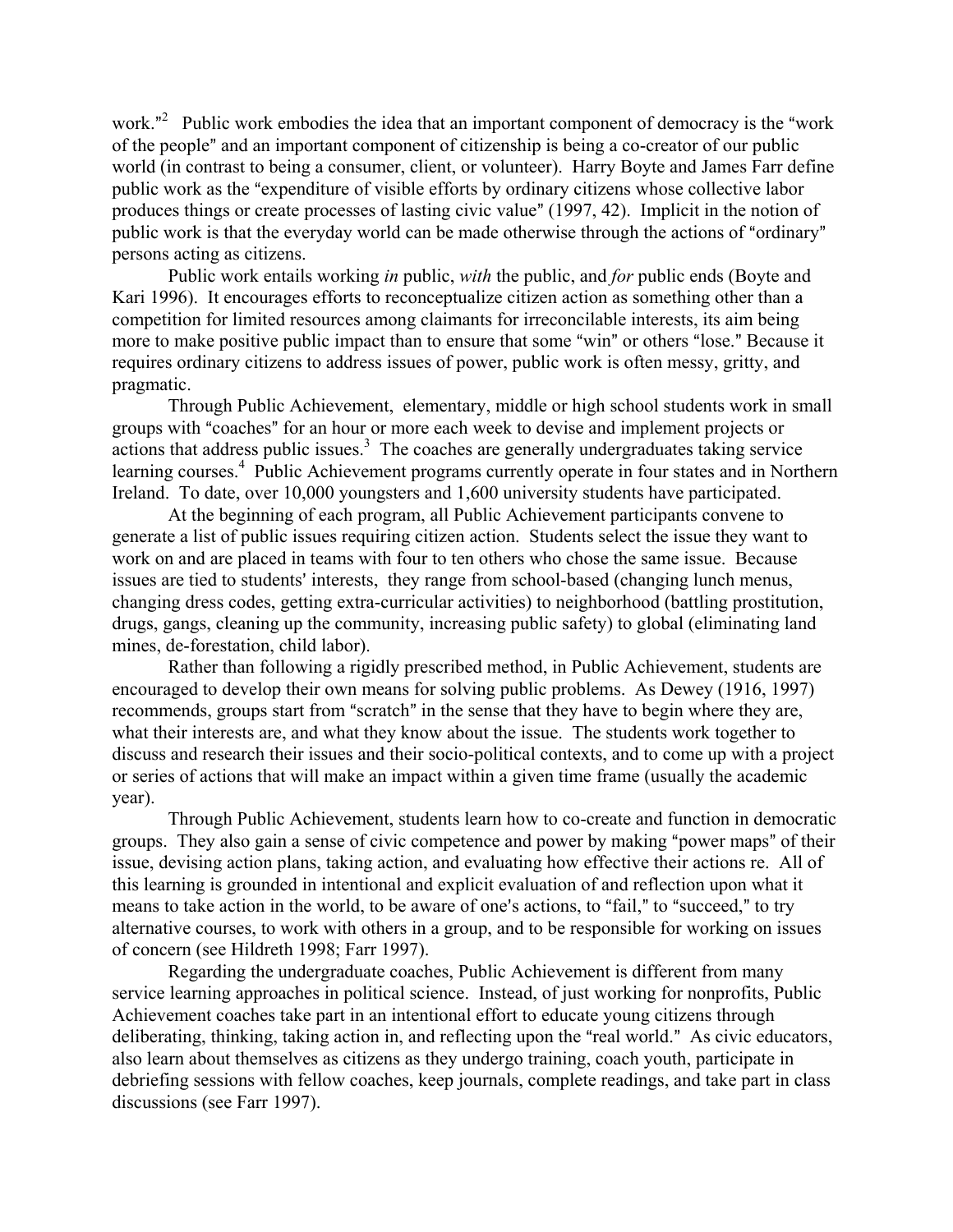Being a coach- a title the younger participants conferred- is a complex balancing act of facilitating the project (getting the work done, thinking strategically, holding themselves and others accountable) and the process (building a small democratic group, learning about their focal issue, evaluating their work, and reflecting upon their learning). Coaches must co-create with team members a group and space where all participate in making decisions, all contribute according to their abilities, and all work together on common goals. By helping their teams learn and use a vocabulary of public work (especially, "democracy," "citizenship," "power," "interests," "diversity," "public," and "freedom") to name what they are learning, coaches provide conceptual tools and frames team members can use to define concerns as public issues and to think about the world in new ways.

Like the school children, undergraduate coaches also work as a team. After each meeting with their Public Achievement teams, all the coaches gather to discursively reflect upon and discuss the connections between their practical work and the college course they are taking.<sup>[5](#page-9-4)</sup>

# **A Different Kind of Evaluation**

For the past year, I have been involved in an evaluation of Public Achievement that differs from many strategies of program evaluation. It is not quantitative and its aim is not to "measure impact." Sponsoring foundations have performed these sorts of quantitative evaluations and found that participation in Public Achievement produces aggregate positive outcomes for youth in areas such as understanding of focal issue, self-perception of civic power and competence, mastery of teamwork, public speaking, expressing opinions and respecting others' opinions. Undergraduate participants have gained better understandings of the connections between theory and practice, better understandings of local communities, a greater appreciation of the capacities of young people, and improved abilities in working with youth (Jianas, Helmer, and Jones, 1999; Moore et. al 1998).

These quantitative evaluations document what youth and college students learn. As a theorist of democratic practice, I am more interested in understanding how Public Achievement achieves positive outcomes and, more importantly, how youth participants, like Casey, come to see themselves and the world differently after doing Public Achievement. This participatory research evaluation (utilization-focused method), systematically asks various participants to describe and reflect upon the meanings of their Public Achievement experiences (Patton 1986, 1990). $^{6}$ 

## **How Public Achievement "Works" for Young Participants**

As a participant and evaluator of Public Achievement, I have listened to and talked with countless youth participants about their experiences. What is striking is that youth participants from vastly different school settings, working on different issues, with different types of coaches, consistently see themselves and the world differently after Public Achievement. By putting the accounts of participants in conversation with democratic and educational theory, I have developed five preliminary explanations for why Public Achievement "works" to educate youngsters to be effective and reflective citizens.

First, Public Achievement embodies an invitation and opportunity for young people to publicly express their passions and interests and make a difference in the world. Unfortunately, young people have few such opportunities (see Eliasoph 1998). In my evaluation interviews, I repeatedly have been impressed by young peoples' perceptive interpretations of their social worlds. Yet, they regularly tell me that "no one asks me questions like this, and if I give my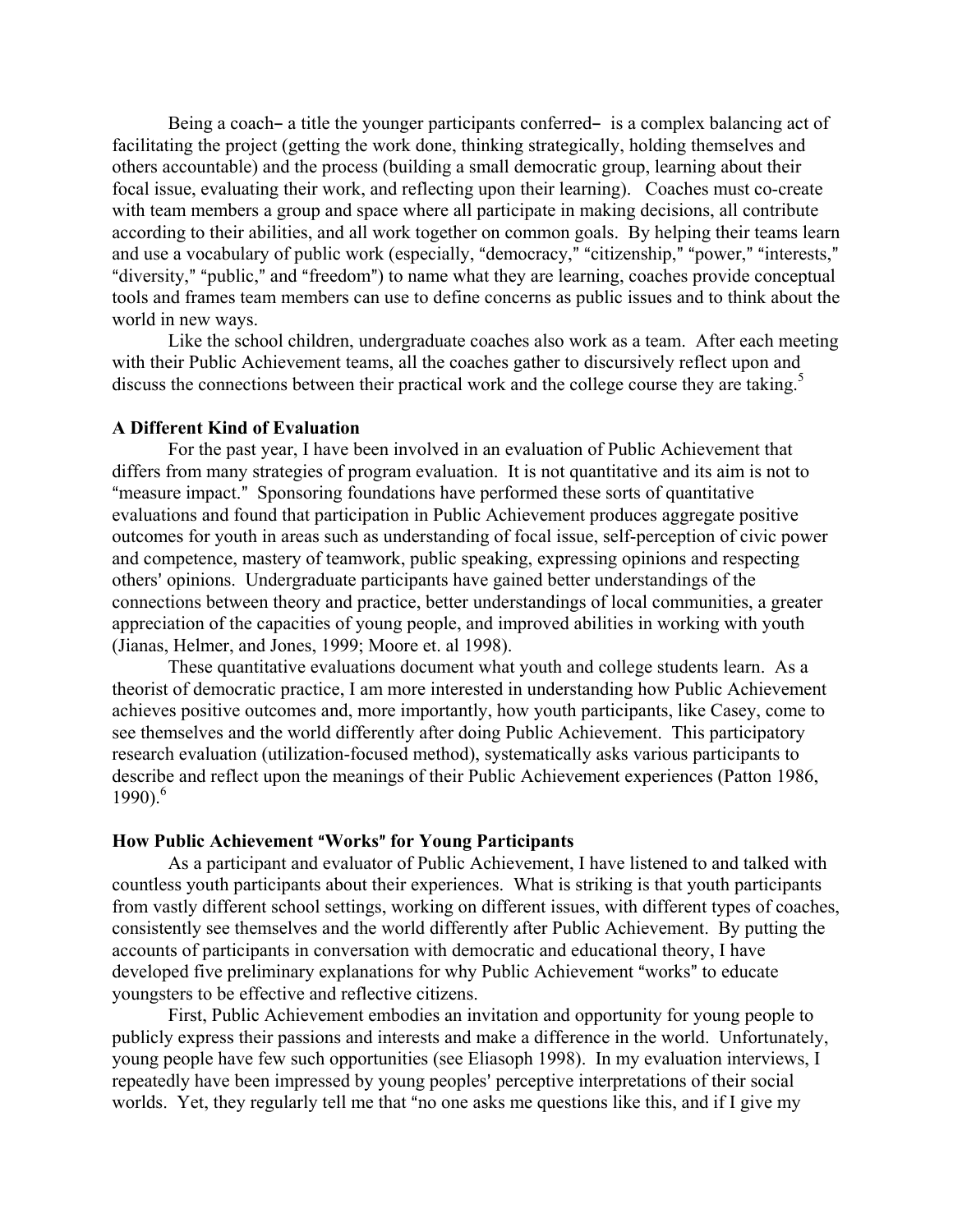opinion, adults don't take me seriously." Public Achievement, then, represents a "free space" where young people can talk about and act on things that matter to them and where their opinions and actions are taken seriously.[7](#page-9-6) Further, the program is open to all, voluntary, and grounded on the idea that all people can be competent and effective citizens. Students often tell me that having a choice is what makes Public Achievement fun, different, and meaningful (e.g. "Public Achievement is fun because adults aren't telling us what to do"). It represents for them notions of freedom (to make choices) and power (over the choices one makes).

Second, the process is centered on the continuous co-creation of a small group that is inclusive and works democratically. The group is a space and place where young people can "craft" themselves in new ways. The coach and group members typically do not know each other; Public Achievement groups are often cross-grade. I have found that the young people experience this newness as a "clean slate" and an opportunity to "disclose," "show," or "craft" themselves in a new way (outside their identities or roles as a particular type of student or member of a peer group). Again and again young people comment, "Public Achievement is a chance to be different;" "I can be myself in Public Achievement;" "I can take my masks off in Public Achievement;" and "Others see this and treat me differently." The Public Achievement team can thus be thought of as a Arendtian "public sphere," in which people, through word and deed, can reveal their "whoness" (Arendt 1958). This disclosure is "witnessed" by the rest of the group, the coach, and possibly the wider world. The team members' lives are highly constricted by the categories, expectations, and roles of school grade, gender, clique-grouping, age, social class, race, family, and views of teachers. Public Achievement, however, is experienced as an alternative socio-psychological and political space where group members do not have to take on the social roles grounded in their reputations. Students often view Public Achievement as a place of "freedom." This may explain why some students who have been labeled by teachers as "behavior problems" or "low academic achievers," or by their peers as "weird" or "outcasts" flourish in Public Achievement.

Third, Public Achievement team members get to "try on"- and watch others "try on"different roles within the group (recorder, evaluator, time-keeper, etc.) and for the group (making speeches, presentations, teaching others, etc.). This constant changing of roles and perspectives has the effect of revealing to the participants and others the different ways of going about the work of Public Achievement and of being themselves.<sup>[8](#page-9-7)</sup> The Public Achievement group provides a relatively safe space to try out and define effectiveness in these new roles and ways of beingin-the-world.

Fourth, the group's work takes place in the "real world" and has weighty consequences. By taking action in Public Achievement, young people learn that they can be competent civic actors, that what they do matters in the world, and that they can do something to alter the mundane conditions of their existence. The projects are viewed by youth as important ways to be noticed and heard. The students note that the adults "don't listen to us" or "listen to us but don't hear us" cannot help but notice the public projects. Working on projects discloses to the team members the truth that the mundane world is open to action and change. With each step, participants enter into into and receive feedback from the world. The public confidence students gain by doing something as seemingly simple as "making a phone call" or "arranging a meeting" should not be overlooked or underestimated. These "small" learnings are often equally important as completing the final project. As students continue working, they must continually assess the effectiveness of their actions and the "impact" they are having on the world. Team members say that one of the most valuable things they learned is the importance of defining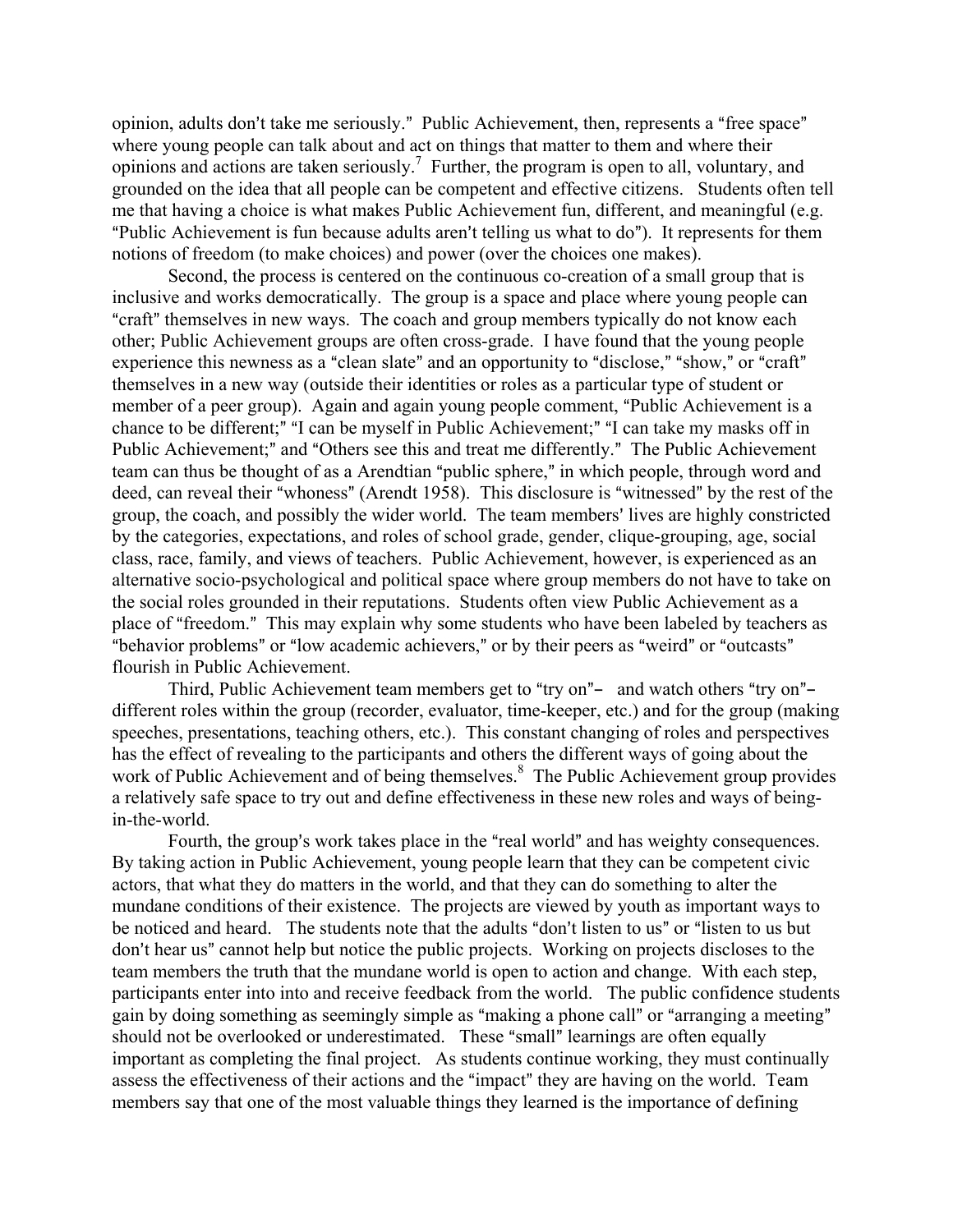success in their work and, by extension, in their school and everyday lives. Defining success requires reflection, the final and most important way that Public Achievement produces its effects.

It is through encouraging reflection that Public Achievement transcends activity-foractivity's-sake and becomes a personally and pedagogically meaningful learning experience (Dewey 1997; Mintz and Hesser 1996; Waterman, 1997). Each Public Achievement session includes time for coaches and team members to review their work and to name what they have learned. These exercises allow them to continuously make and remake sense of themselves, their actions, the world in which they are acting, and key concepts like democracy, power, and interests. Through reflection and application of the theoretical framework of public work, the group can start to build and test grounded personal and collective theories of the how the world works around their issue as well as their individual places in this world.

## **How Public Achievement Works for Undergraduate Coaches**

Undergraduates often describe Public Achievement as one of the most frustrating and most rewarding experiences they have had. It is frustrating because they are put in the difficult and ambiguous role of working with kids in a new (democratic) way. This runs counter to most adult/student group relationships in educational settings. Coaches are confronted with multiple and contradictory tasks such as dealing with kids who "act up," helping the children learn, facilitating project work, including everybody, using a language of politics, and not acting a teacher. Despite these difficulties, coaches find Public Achievement rewarding because the group and coach usually figure out how to work and learn together and to complete a meaningful project. One of the great ironies and delights of Public Achievement is that the undergraduates often come to see the youngsters they coach as role models. The students' passion, dedication, thoughtfulness, and practical efficacy often inspire undergraduates to reconsider their own political convictions, sense of involvement, and even career choices.

Coaching Public Achievement teams helps undergraduates learn about politics and civic engagement in two ways. First, the ambiguity of the coaching role often compels undergraduates to think reflexively about who they are, how they see themselves, how they act with their group, and what they assume about youths, education, and democracy. Second, the practical experience offers a new and grounded dimension to the academic texts they read in class.

At the beginning of a Public Achievement year, coaches are confronted by (the terror of) how to work democratically with a group of students. This discomfiting experience involving difference (being with kids) and ambiguity (how shall I act?), requires coaches to reflect on who they are and how they work youth. The challenge of being thrown into such an ambiguous and uncomfortable situation with young people is sometimes experienced as an existential crisis. Some coaches clearly turn these crises into positive transformative experiences as they tell us how "Public Achievement has changed my life."

Course readings and class discussions provide an additional frame for making sense of coaching experiences. These encourage second-order reflections about who coaches are as citizens in the world, as students, employees, parents, room-mates, and friends. Undergraduates often comment that Public Achievement makes academic texts come "alive" as ideas that once seemed abstract are grounded in reality. They state that "Dewey now makes sense" or "Whitman's *Democratic Vistas* summed up what I had been experiencing all through the course."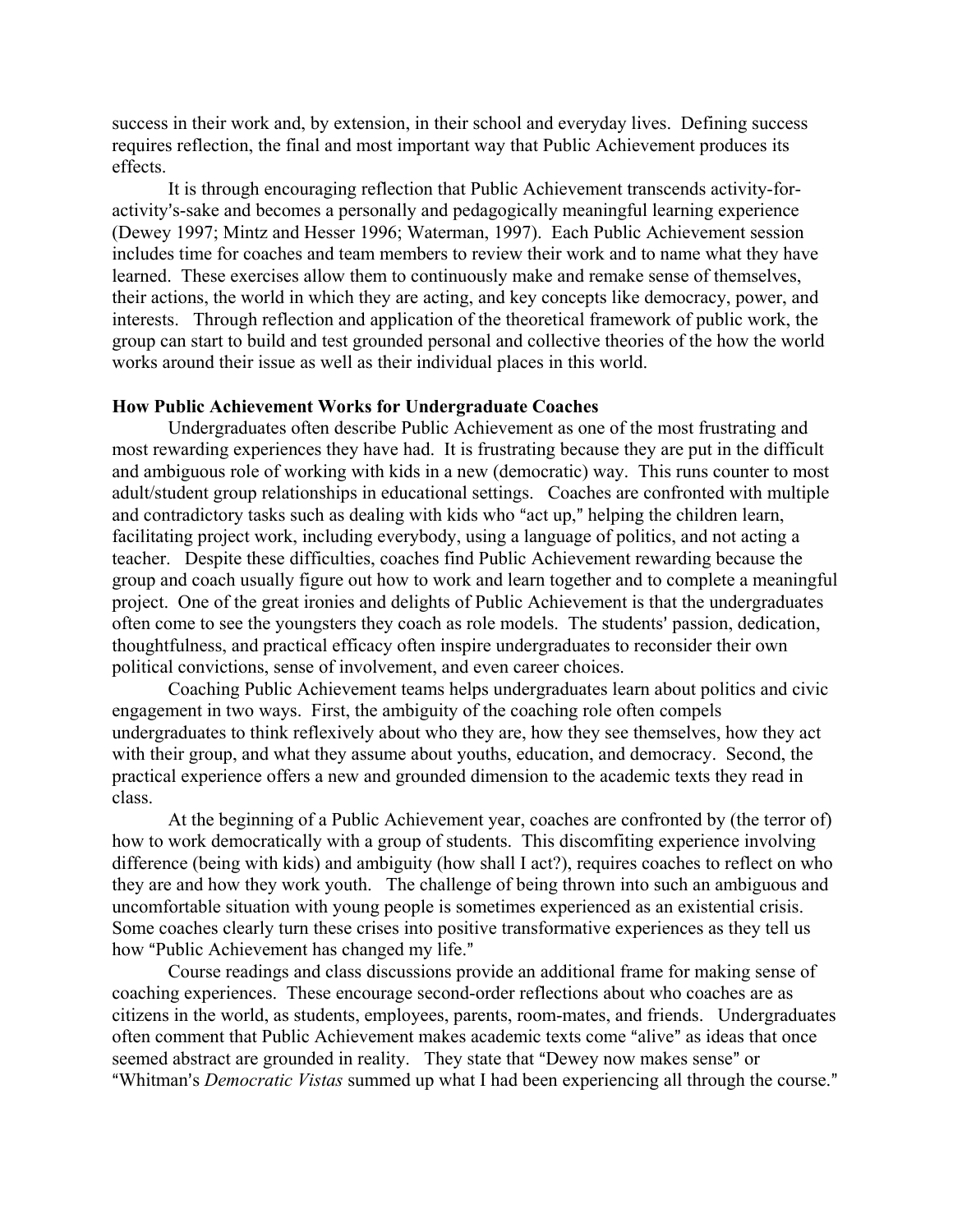#### **The Indispensability of Theory for Service-Learning and Citizen Education**

Alasdair MacIntyre famously claimed that political theory is not only indispensable for historians and social scientists but for "ordinary agents [who] are able to act politically and socially only in virtue of abilities to characterize their own actions and those of others in ways that presuppose, usually implicitly but sometimes explicitly, bodies of theory" (1983, 32). Everybody has "implicit theories" of the world and theorizing can be conceived of bringing greater degrees of explicitness to these different ways of making sense of the world. According to MacIntyre, theories can be metaphorically thought of as maps that make it possible for people to "place themselves in the world and move about in it with some hope of implementing one's intentions"  $(32)$ .

In the context of service learning in political science, theory is important in its most fundamental sense because it helps students make sense of and give meaning to the lived experiences of acting, working, and learning in and about politics in the real world. Often undergraduates' real-world experiences are encounters with "difference"- different types of people, organizations, or social worlds. To make sense of these experiences of difference, students put their service learning experiences into conversation with their own assumptions about the world, and possibly, the academic theories and concepts they learned in classes. According to the literature on experiential education and service learning, students' struggles to make sense of and give meaning to their experiences constitute critical pedagogical moments (see Waterman 1997; Mintz and Hesser 1996). Effective service learning programs make explicit the assumptions, experiences, and academic content in play.

I contend that substituting "citizen" for MacIntyre's "ordinary agent" makes citizenship conceivable as a process of figuring out what one's "world" is like (be it school, neighborhood, community, nation, or world), what one's place is in it, and how one, with others, can effectively act within it. However, this figuring must be intentionally, explicitly, and continually done. In Public Achievement, participants use the conceptual tools of public work to build their own theories for acting in the world on their issue and for living their public life in general. Consequently, they do not learn theory, but instead use theory to continuously test and re-think their experiences of Public Achievement. Our evaluation has shown this to be the case, among both undergraduates and youth participants.

Theorizing, as such, can be a liberating process that allows individuals to gain a sense of power over meaning-making and language, and which, in my view, can open spaces for thought, action, and being within disciplinary discourses.<sup>[9](#page-9-8)</sup> Therefore, it is absolutely crucial that theorizing is democratic, open, and possible for all people in the group (and for citizens in a democracy). Seeing theorizing as an integral part of citizenship has important consequences for democratic theory and the conceptualization of citizenship. Instead of being a considered a category within a political regime or a set of attributes, citizenship can be seen as a process and part of every day lived reality, embodied as a variety of modes of being-in-the-world and a variety of ways of response to the world.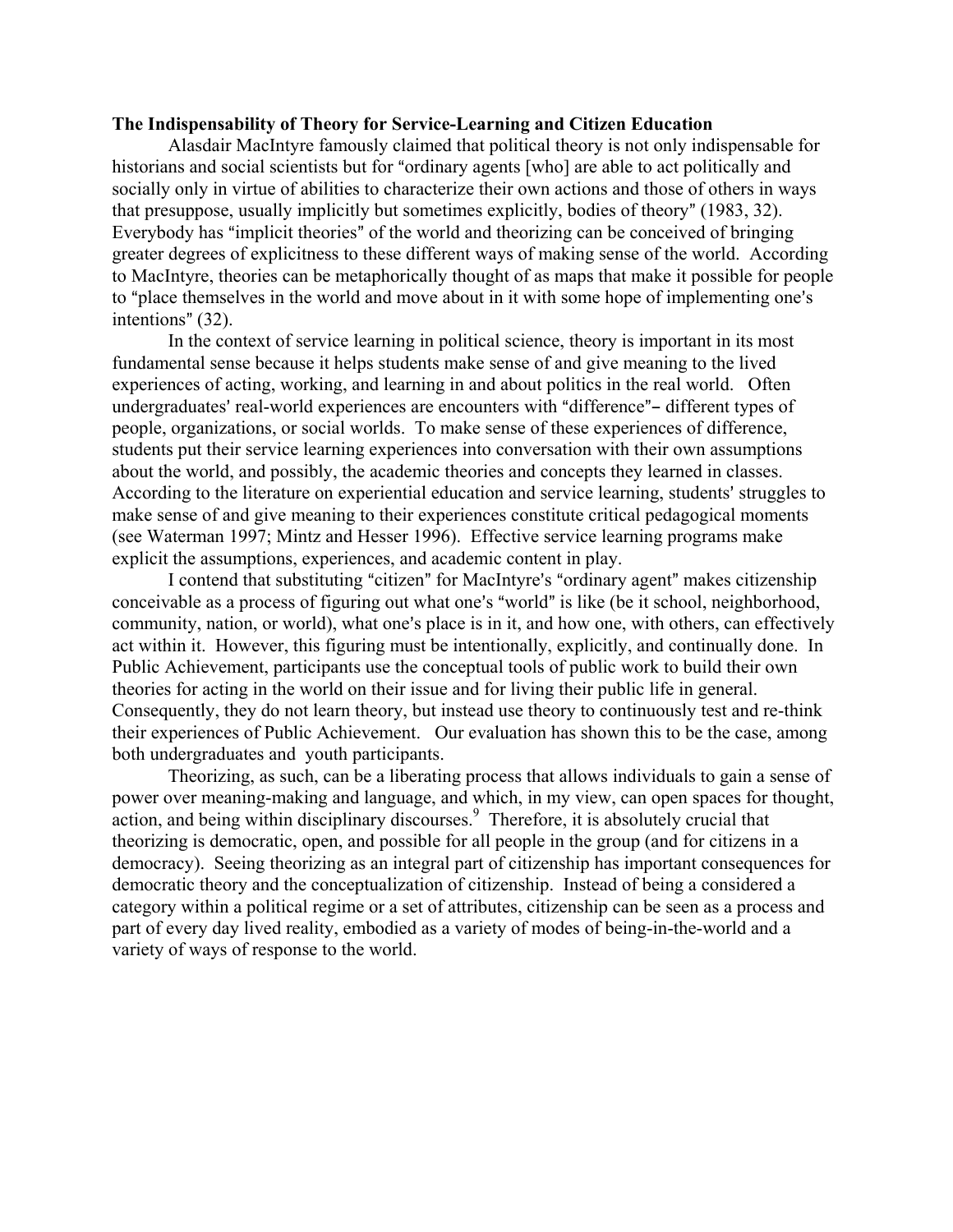#### **REFERENCES**

Arendt, Hannah. 1958. *The Human Condition*. Chicago: University of Chicago Press.

- Boyte, Harry and James Farr. 1997. "The Work of Citizenship and the Problem of Service-Learning." In *Educating Citizenship: Concepts and Models for Service Learning in Political Science,* ed. Richard M Battistoni, and William E. Hudson*.* Washington, DC: American Association of Higher Education.
- -------------, and Nancy Kari. 1996. *Building America: The Democratic Promise of Public Work*. Philadelphia: Temple University Press.

Dewey, John. 1916. *Democracy and Education.* New York: Free Press.

-------------. 1997. *Experience and Education*. New York: Touchstone.

- Eliasoph, Nina. 1998. *Avoiding Politics: How Americans Produce Apathy in Everyday Life*. Cambridge: Cambridge University Press.
- Evans, Sara, and Harry Boyte. 1986. *Free Spaces: The Sources of Democratic Change in America.* New York: Harper & Row.
- Farr, James. 1997. "Political Theory." In *Educating Citizenship: Concepts and Models for Service Learning in Political Science,* ed. Richard M Battistoni, and William E. Hudson*.* Washington, DC: American Association of Higher Education.
- Foucault, Michel. 1982. "The Subject and Power." In *Michel Foucault: Beyond Structuralism and Hermeneutics,* ed. Herbert Dreyfus and Paul Rabinaw. Chicago: University of Chicago Press.
- Hildreth, R.W. 1998. *Building Worlds, Transforming Lives, Making History: A Guide to Public Achievement*. Minneapolis: Center for Democracy and Citizenship, University of Minnesota.
- Jianas, Linda, Tricia Hellmer, and Robin Jones. 1999. *Public Achievement-Citizenship in the Heartland: Year Two Evaluation.* Kansas City: Ewing Marion Kauffmann Foundation.
- McIntyre, Alasdair. 1983. "The Indispensability of Political Theory." In *The Nature of Political Theory,* ed. David Miller and Larry Siedentop*.* Oxford: Oxford University Press.
- Mintz, S.D., and G.W. Hesser. 1996. "Principles of Good Practice in Service-Learning." In *Service-Learning in Higher Education: Concepts and Practices,* ed. B. Jacoby*.* San Fransisco: Jossey Bass.
- Moore, William P., Linda Jianas, Tricia Hellmer, Robin Jones, and Stephanie Gonzalez. 1998. *Public Achievement in Kansas City: Evaluation of the First Year of Implementation*.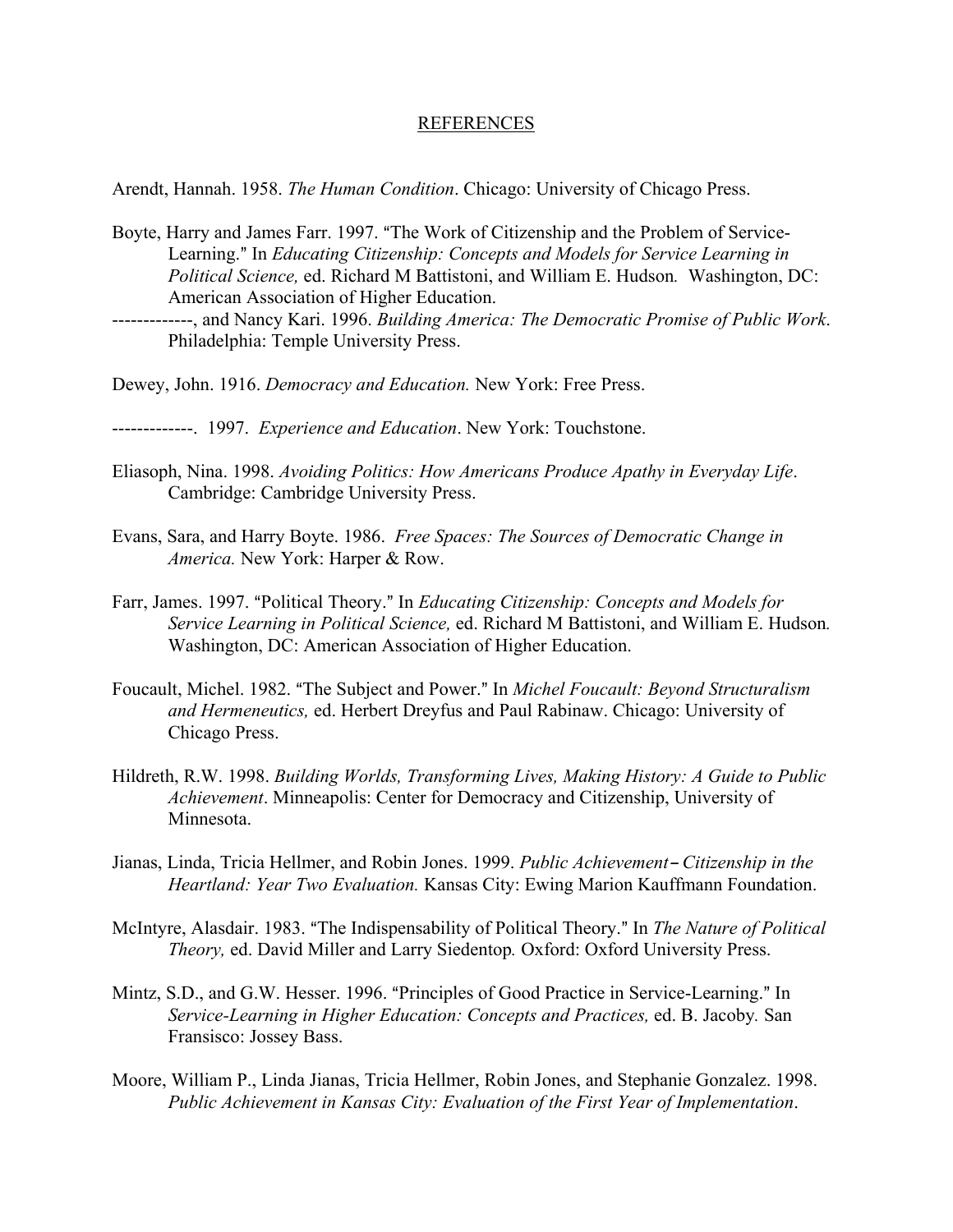Kansas City: Ewing Marion Kauffmann Foundation.

Patton, Michael Quinn. 1986. *Utilization-Focused Evaluation.* Beverly Hills: Sage Publications.

- -----. 1990. *Qualitative Evaluation and Research Methods.* Newbury Park, CA: Sage Publications.
- Waterman, Alan S., ed. 1997. *Service-Learning: Applications from the Research.* London: Lawrence Erlbaum Associates.

About the Author

R.W. Hildreth, a former public school teacher and civic educator, is currently a graduate student in Political Science at the University of Minnesota. He has worked with Public Achievement over the last four years in the United States and over the last year as a Human Rights Fellow in Northern Ireland.

Notes

 $\overline{a}$ 

<sup>2.</sup> The Center for Democracy and Citizenship treats public work as a contested concept. The idea of public work draws on and resonates with traditions of civic action, political struggles for emancipation, and foundational theories of citizenship and democracy in American history (Boyte and Kari 1996; Evans and Boyte 1986). For a working definition of pubic work see "Public Work at the CDC" (www.hhh.umn.edu/centers/cdc/publicwork.html).

<sup>3.</sup> Public Achievement programs have also been carried out by university classes, community groups, and even residents of senior citizen homes.

<sup>4</sup>. Parents, community volunteers, business people, youth workers, Ameri-corps members, senior citizens, and high school students have also served as coaches.

 $<sup>5</sup>$ . While Public Achievement is a natural fit for political science courses, it has also been</sup> incorporated into education, philosophy, public affairs, rhetoric, social work, and women's studies classes.

<sup>6.</sup> We engage in four levels of questioning/listening to examine "changes" that result from Public Achievement: the description of experiences of participating in Public Achievement; the naming of skills, capacities, and lessons learned in Public Achievement, the naming of how these skills,

 $1$ . In the past year, I have been involved in an evaluation project of Public Achievement with Professor Michael Baizerman, professor of youth studies, University of Minnesota.